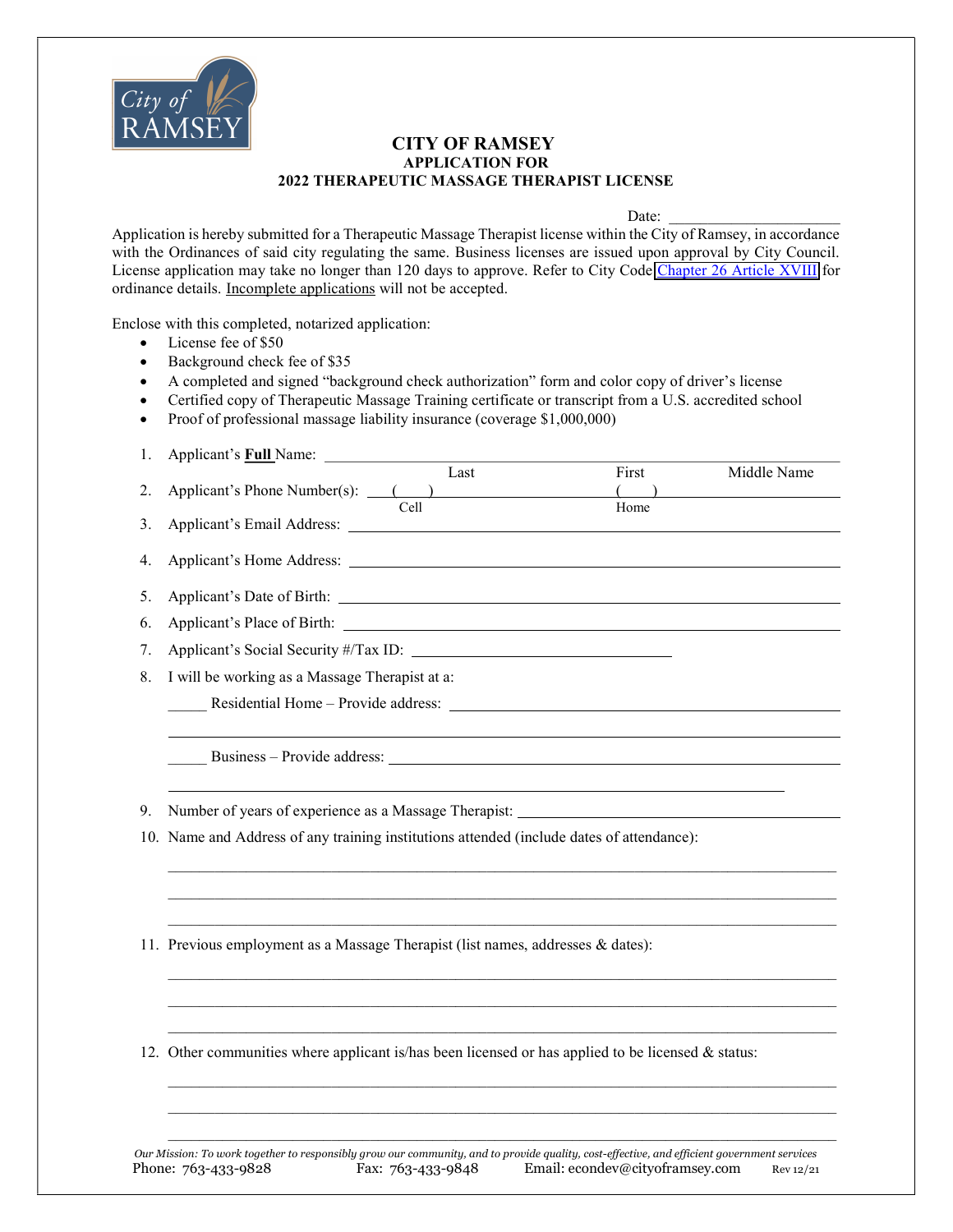| 13. Has applicant previously been denied a license to perform massage services, or had a license revoked or<br>suspended? Yes: No: _____                                                                                                                                                                                                              |  |  |  |  |  |
|-------------------------------------------------------------------------------------------------------------------------------------------------------------------------------------------------------------------------------------------------------------------------------------------------------------------------------------------------------|--|--|--|--|--|
| If Yes, list date & location of such denial, revocation, or suspension.                                                                                                                                                                                                                                                                               |  |  |  |  |  |
|                                                                                                                                                                                                                                                                                                                                                       |  |  |  |  |  |
| 14. Describe the services you will be providing, including specific techniques and equipment you will be using.                                                                                                                                                                                                                                       |  |  |  |  |  |
|                                                                                                                                                                                                                                                                                                                                                       |  |  |  |  |  |
|                                                                                                                                                                                                                                                                                                                                                       |  |  |  |  |  |
| 16. Has applicant been convicted of a crime (other than a traffic violation) within the last five (5) years?                                                                                                                                                                                                                                          |  |  |  |  |  |
| Yes: No: If Yes, list offense(s) with dates & locations:                                                                                                                                                                                                                                                                                              |  |  |  |  |  |
|                                                                                                                                                                                                                                                                                                                                                       |  |  |  |  |  |
|                                                                                                                                                                                                                                                                                                                                                       |  |  |  |  |  |
|                                                                                                                                                                                                                                                                                                                                                       |  |  |  |  |  |
|                                                                                                                                                                                                                                                                                                                                                       |  |  |  |  |  |
| <b>DATA PRACTICES ADVISORY:</b> The data supplied in this application will be used to assess the qualifications for a license. This data is not                                                                                                                                                                                                       |  |  |  |  |  |
| legally required but the City will not be able to grant the license without it. If a license is granted, the data will constitute a public record.                                                                                                                                                                                                    |  |  |  |  |  |
| I hereby certify that the foregoing statements are true and correct to the best of my knowledge and that the giving of<br>false information or the failure to give pertinent information constitutes cause for revocation of this permit. Further,<br>I agree to comply with all the provisions of the ordinance under which this license is granted. |  |  |  |  |  |
|                                                                                                                                                                                                                                                                                                                                                       |  |  |  |  |  |
|                                                                                                                                                                                                                                                                                                                                                       |  |  |  |  |  |
| Subscribed and sworn to before me, a notary public, on this day of<br>20                                                                                                                                                                                                                                                                              |  |  |  |  |  |
| <b>NOTARY PUBLIC</b>                                                                                                                                                                                                                                                                                                                                  |  |  |  |  |  |
| My Commission expires:                                                                                                                                                                                                                                                                                                                                |  |  |  |  |  |
| Return completed application and requested information along with the fee to:<br><b>City of Ramsey</b>                                                                                                                                                                                                                                                |  |  |  |  |  |
| <b>Attn: Business Licenses</b><br><b>7550 Sunwood Drive NW</b><br>Ramsey, MN 55303                                                                                                                                                                                                                                                                    |  |  |  |  |  |
| Make check or money order payable to "City of Ramsey". VISA, MasterCard, Discover accepted.                                                                                                                                                                                                                                                           |  |  |  |  |  |

Our Mission: To work together to responsibly grow our community, and to provide quality, cost-effective, and efficient government services Phone: 763-433-9828 Fax: 763-433-9848 Email: [econdev@cityoframsey.com](mailto:econdev@cityoframsey.com) Rev 12/21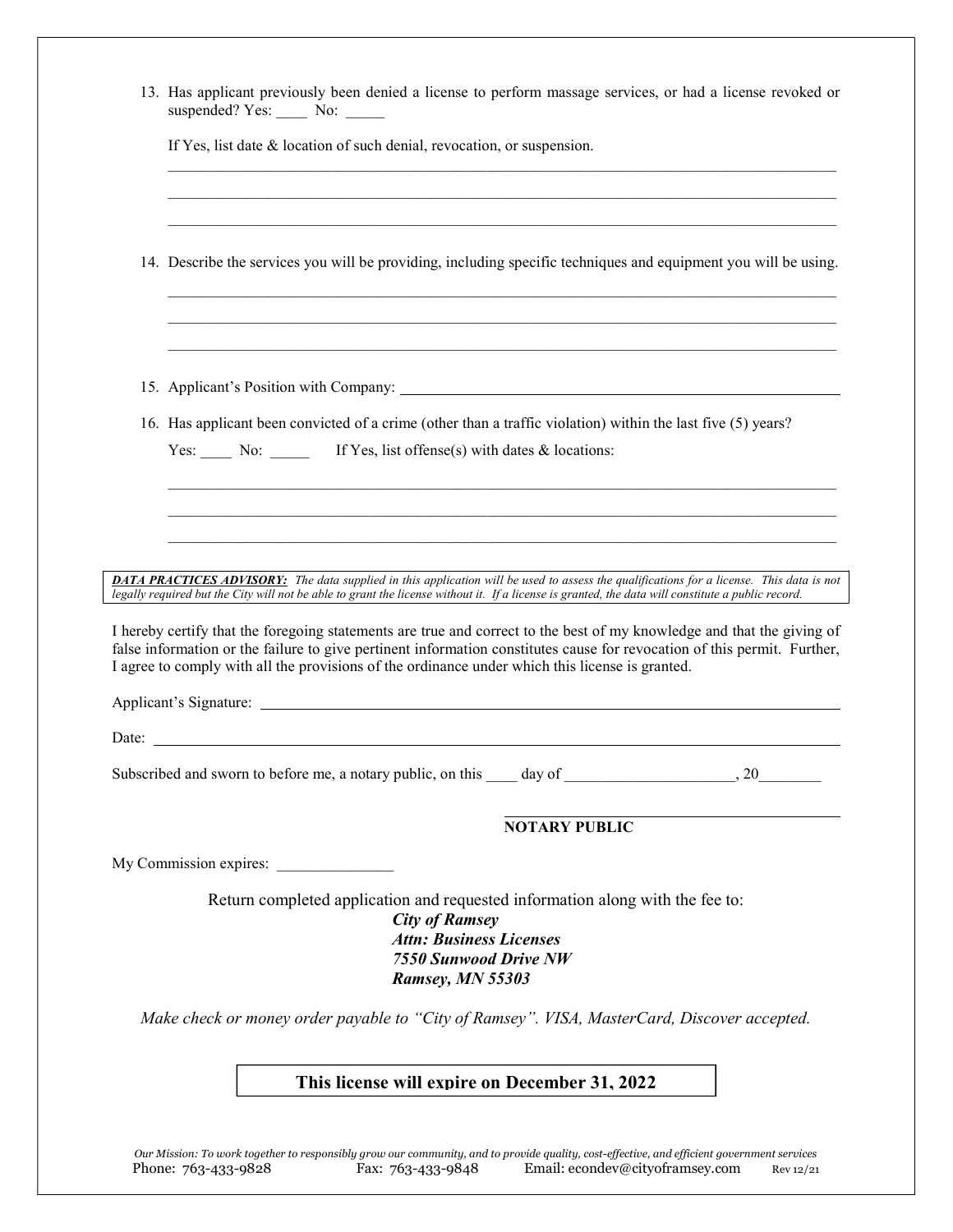| <b>Findings by Ramsey Police Department:</b> |  |  |  |  |  |
|----------------------------------------------|--|--|--|--|--|
| Recommend Approval<br>$\Box$                 |  |  |  |  |  |
| Recommend Denial<br>П                        |  |  |  |  |  |
| See Attached<br>П                            |  |  |  |  |  |
| <b>Additional Comments:</b>                  |  |  |  |  |  |
|                                              |  |  |  |  |  |
|                                              |  |  |  |  |  |
| Police Chief Signature:                      |  |  |  |  |  |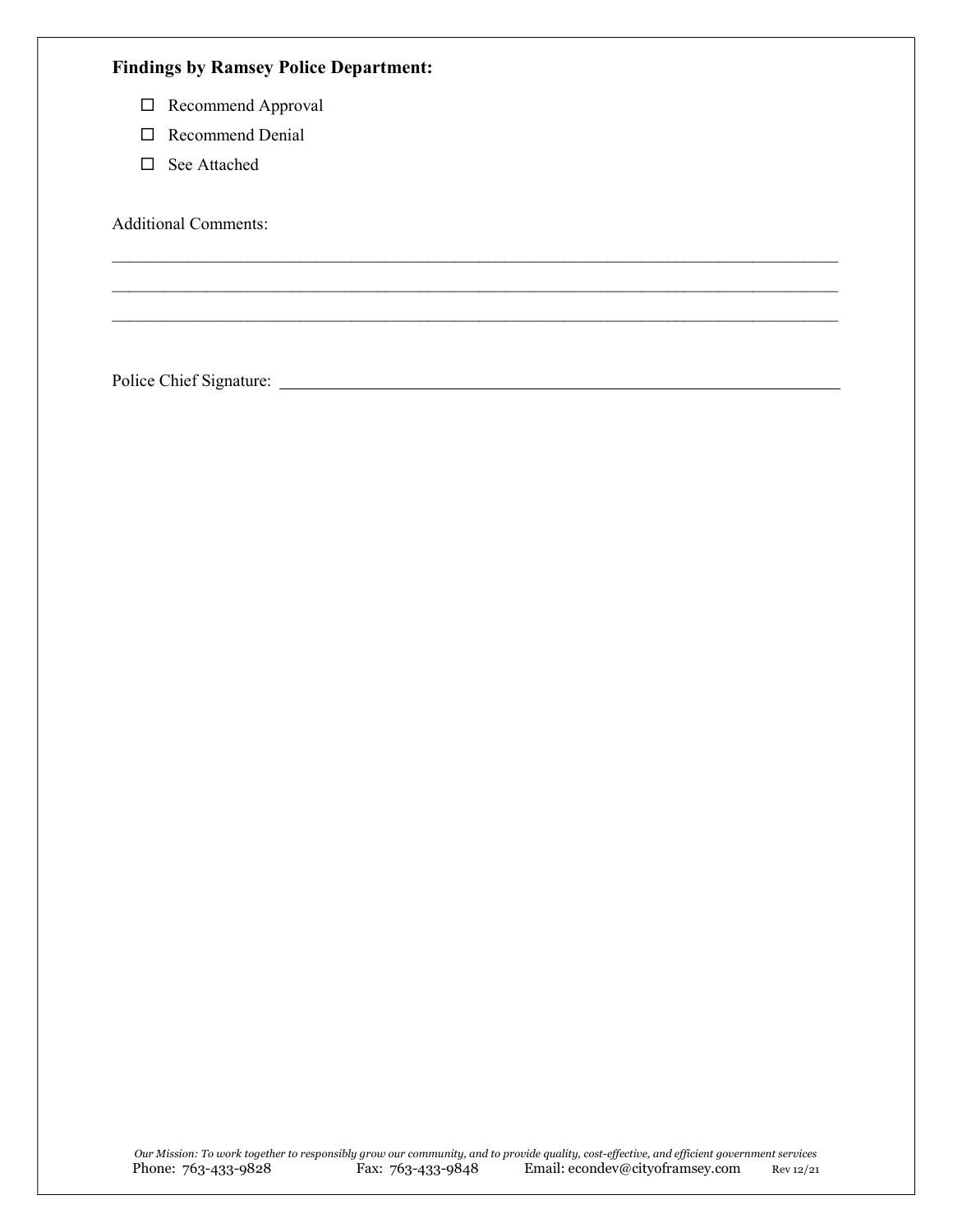## CITY OF RAMSEY

## TENNESSEN WARNING

In connection with your request for a license, the City of Ramsey has asked that you provide information about yourself which is classified as either private or confidential by the Minnesota Government Data Practices Act (M.S.A. 13.04). Accordingly, the City is required to inform you of the following:

- 1. The private or confidential information requested includes, but may not necessarily be limited to, the following: Your social security number or Minnesota business identification number.
- 2. The purpose and intended use of the information requested is: To comply with Minnesota Statutes, Section 270.72.
- 3. You are required to supply the requested information.
- 4. The known consequences of supplying the requested information are as follows: Loss or denial of the requested license if you owe the State of Minnesota delinquent taxes, penalties or interest.
- 5. The known consequences of refusing to supply the requested information is: Your request for a license cannot be processed.
- 6. The following persons and entities are authorized by law to receive the information if provided: State of Minnesota - Department of Revenue and other government agencies as provided by law.

The undersigned, by signing this notice, acknowledges that he/she has read and understood the contents of this notice.

 $\overline{a}$ 

Date Signature of Applicant

Print Name